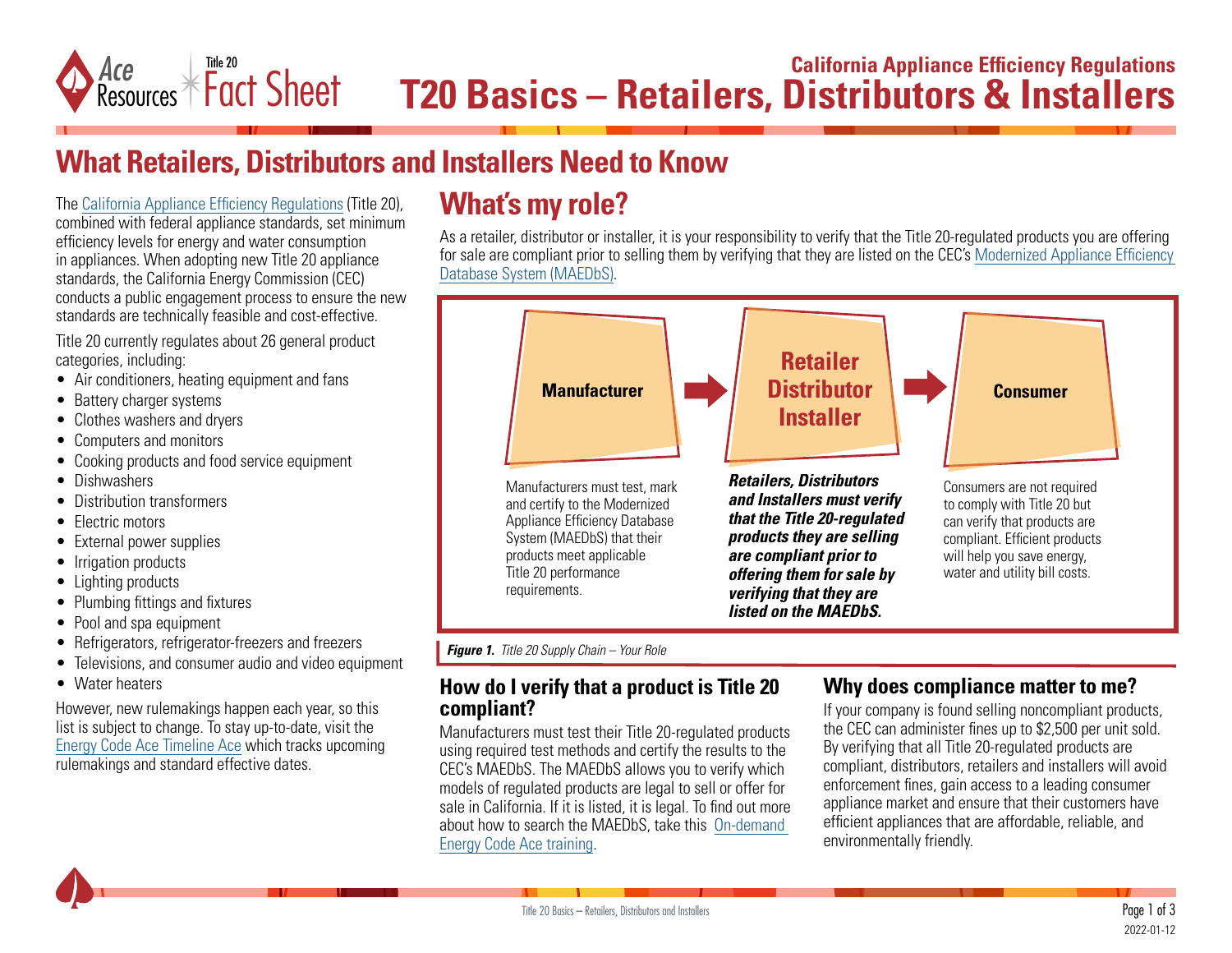# **Why is Title 20 important?**

Rising energy and water costs, along with growing climate change concerns make appliance efficiency increasingly important to everyone, including retailers, distributors and installers – and those who buy your products.

| <b>Saving Money</b>                                                                                                                                                                          | <b>Saving the Environment</b>                                                                                                                                                                                                                         |
|----------------------------------------------------------------------------------------------------------------------------------------------------------------------------------------------|-------------------------------------------------------------------------------------------------------------------------------------------------------------------------------------------------------------------------------------------------------|
| Not only does energy and water efficiency benefit our environment, it also helps consumers<br>save money on utility bills - more than an estimated \$5.7 billion annually across California! | As California's population has grown, electricity usage has nearly doubled. Similarly,<br>the increased demand for water makes conservation critical in our drought-prone<br>state.                                                                   |
|                                                                                                                                                                                              | In 2017, the California Energy Commission estimated that appliance standards save<br>Californians more than 34,000 GWh of electricity annually, resulting in a reduction of<br>GHG emissions equivalent to those from 5.2 million passenger vehicles. |
|                                                                                                                                                                                              | Annual water savings are estimated at as much as 277 billion gallons. That's more<br>water than a city of 100,000 would use in 73 years.                                                                                                              |